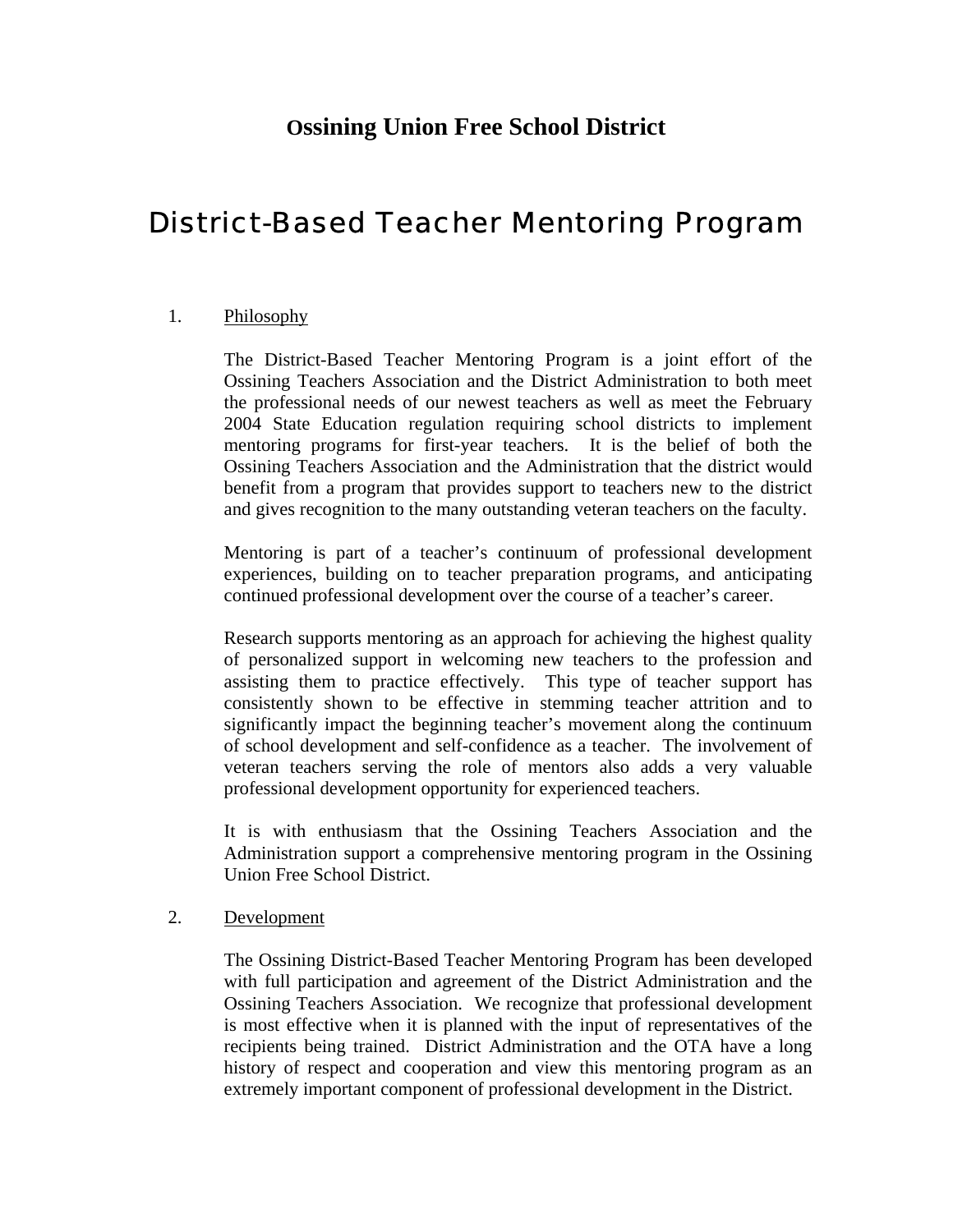### 3. Mentor

The mentor can fulfill a variety of roles for a new teacher including that of a guide, advocate, confidante, subject expert, and reflective partner. The mentor will play a supportive role, a role which will remain non-evaluative and non-judgmental. Defining the mentor's role as guidance and support ensures confidentiality with the participant's interactions. This reflects a truly collegial relationship, inviting honesty, risk-taking, and self-reflection by the novice teacher about the practice of teaching.

# 4. Mentoring Model

Ossining's mentoring model consists of the following components.

- a. The first tier will be called "the consultant model." This model will include the use of outside consultants to work directly with novice teachers in and out of their classrooms.
- b. The second tier of the system will be called "One-To-One mentors." These One-To-One mentors are full-time teachers who will be providing valuable resources in a number of areas including school culture, parent/teacher issues, report cards, grading, and discipline. In addition, One-To-One mentors also assist new teachers with direct instructional support. They also help new teachers understand the process and procedures of the Collective Bargaining Agreement.

# 5. Mentor Selection

It is important that mentors be master teachers. Mentors will be selected based on their mastery of pedagogical skills, content knowledge, teaching abilities, leadership qualities, organizational skills, interpersonal relationships, positive attitude, high expectations for all students, and a willingness to be a mentor. Grade level expertise shall also be a factor in mentor selection. Mentors shall be experienced in the general grade and/or content area as the new teachers they serve.

Other considerations for mentor selection shall include but not be limited to teachers with National Board certification, former experience with teacher mentoring, and course work or workshops related to mentoring.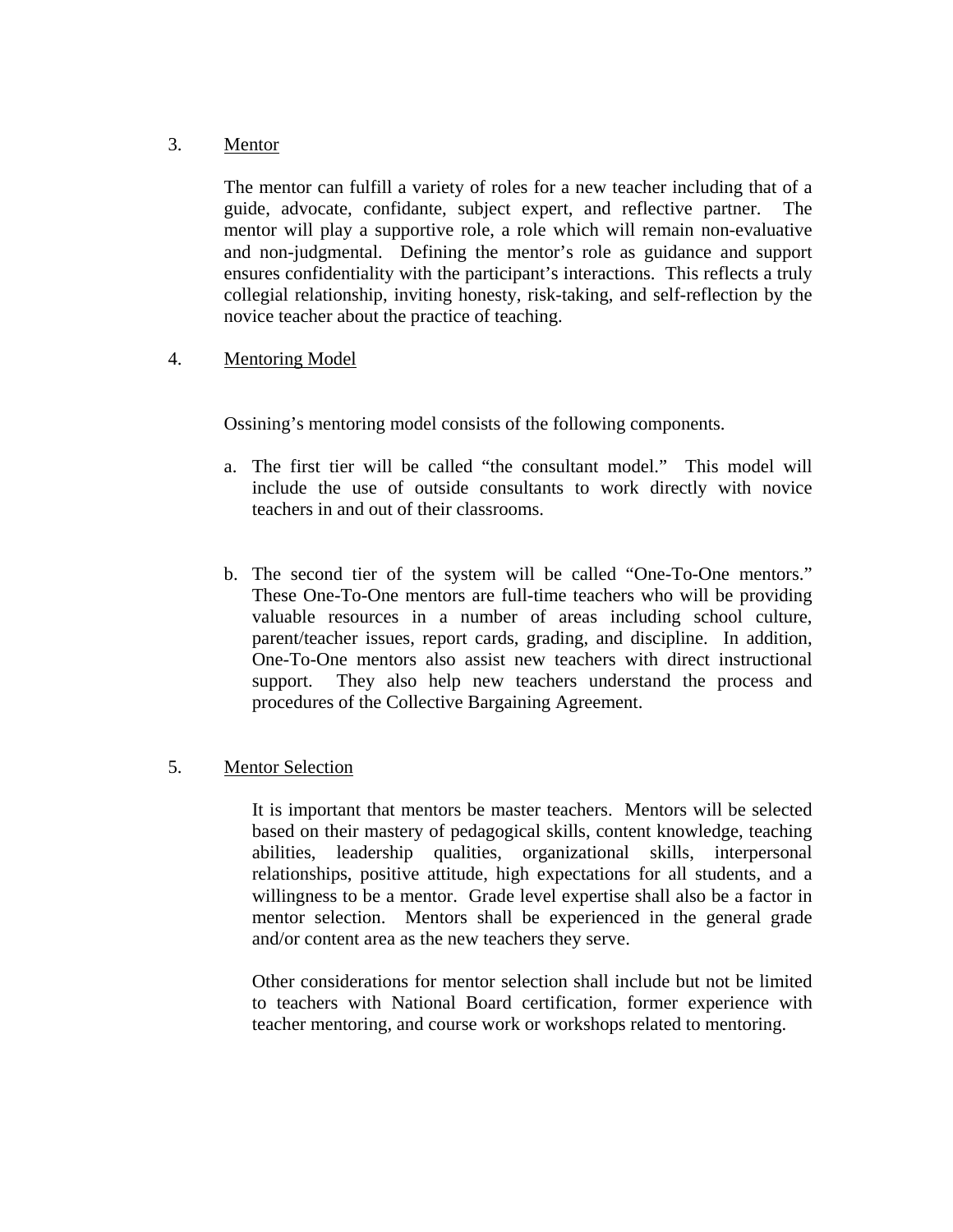Mentor selection will be conducted by an identified committee, which will include both representatives from the OTA and from the administration, with the majority of the committee being teacher representatives.

The committee will consist of:

 OTA President or designee Teacher Center Director Elementary Teacher Secondary Teacher OAAS President or designee Superintendent or designee Mentor Coordinator(s)

#### Specific Selection Criteria

- Master teacher
- Tenured teacher
- Three years experience in the Ossining School District
- Content area specialist
- Expertise at the same grade level (if possible)
- Willingness to participate in additional training during the year of selection.
- Catalyst for implementing instructional change in the classroom
- Extensive knowledge of New York State Standards and Assessments
- Expertise in designing and implementing standards based instruction

#### D. Developing a Pool of Potential Mentors

Teachers will be encouraged to participate in mentor training for professional development and professional growth. Even excellent, highly skilled teachers need preparation as they take on the role of mentor to a colleague. Adult learning theory, teacher development, knowledge of beginning teacher needs, conferencing skills, coaching techniques, and establishing effective communication with parents and colleagues are all areas which are beneficial to include in mentor preparation programs. Preparation programs can be delivered as formal courses of preparation, for example, those offered by colleges or teacher centers or programs offered through the district. In addition, mentor support groups or monthly mentor meetings are important as on-going sources of support for mentors. A mentor's participation in such activities might all be considered as fulfillment of continuing professional development requirements to be instituted for maintenance of professional certification, effective February 2004.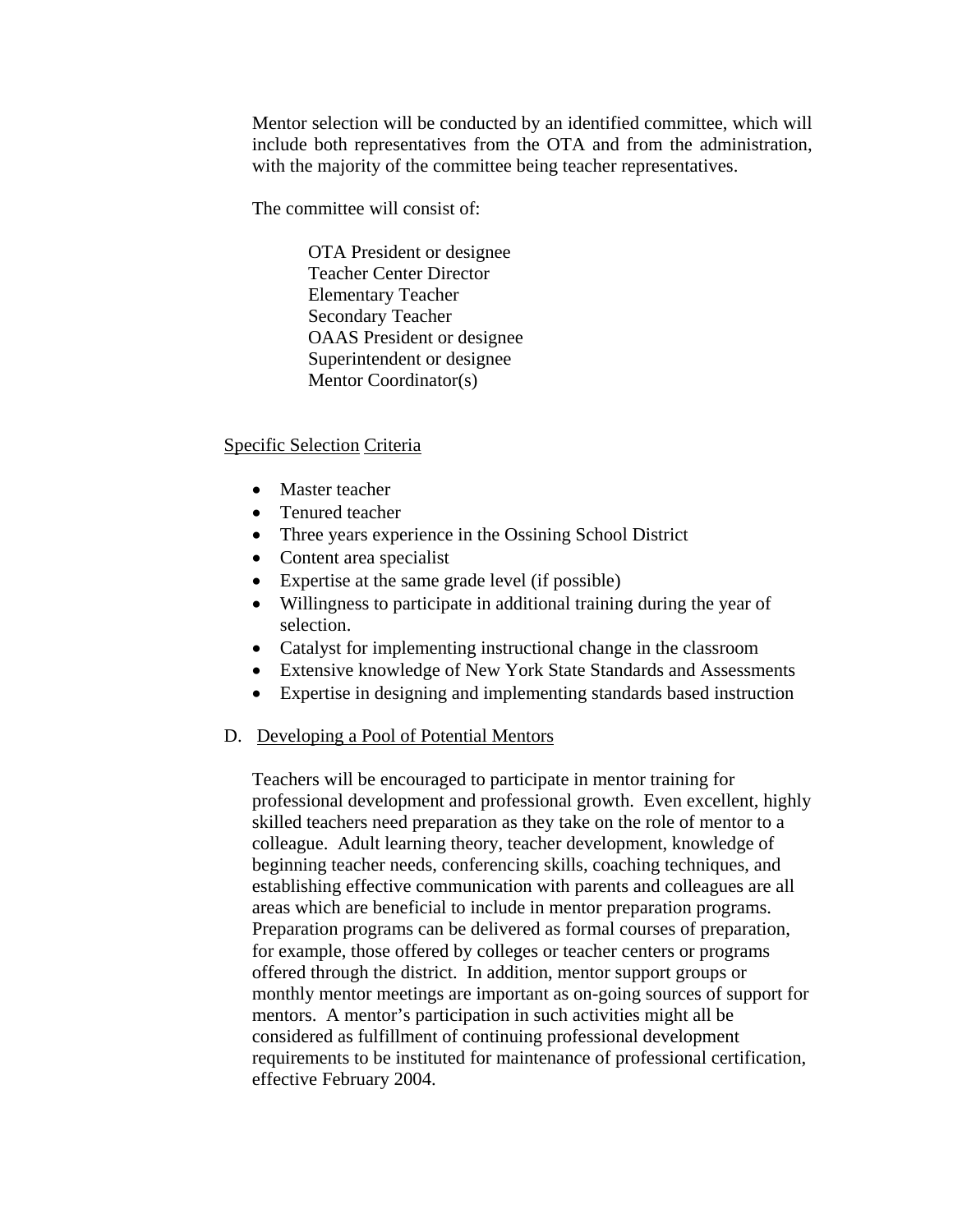### E. Announcement of Opportunities to Mentor

All Mentor positions shall be posted. Mentors shall receive either a stipend or inservice credit as negotiated between the District and the Teachers Association.

# 6. Mentoring Activities

The Mentoring Program will stress the following:

- 1. Activities which include instructional practice
- 2. Workshops during the school year for new teachers and/or mentors
- 3. Assistance with the management of classroom routines. This could include record-keeping, report cards, parent communication, parent conferences, and other routine paper work.
- 4. Joint lesson planning
- 5. Observations and coaching
- 6. Curricula development around the New York State Learning Standards
- 7. Modeling instruction
- 8. Orientation to the school culture
- 9. Collaboration with the Ossining Staff Development Center
- 10. Help beginning teachers transition from preparation to practice
- 11. Increase the retention rate for beginning teachers
- 12. Help teachers understand their Collective Bargaining Agreement

#### 7. Mentor Preparation and Development

We recognize that mentoring others is a skill that requires training and preparation. Even excellent, highly skilled teachers need preparation as they take on the role of mentor to a colleague. Preparation of mentors may include but not be limited to the study of adult learning theory, teacher development, knowledge of beginning teacher needs, conference skills, coaching skills, reflective practice, and establishing effective communication with parents and colleagues.

Preparation for mentors can be delivered as formal courses of preparation including those offered by colleges, teacher centers, school districts, or consortiums. Mentor support groups and mentor meetings can also be considered as on-going sources of support for mentors. A mentor's participation in these activities can be considered as fulfillment of requirements for the Ossining Union Free School District Professional Growth Plan or for the Continuing Professional Development requirements for maintenance of professional certification, which went into effect February 2004.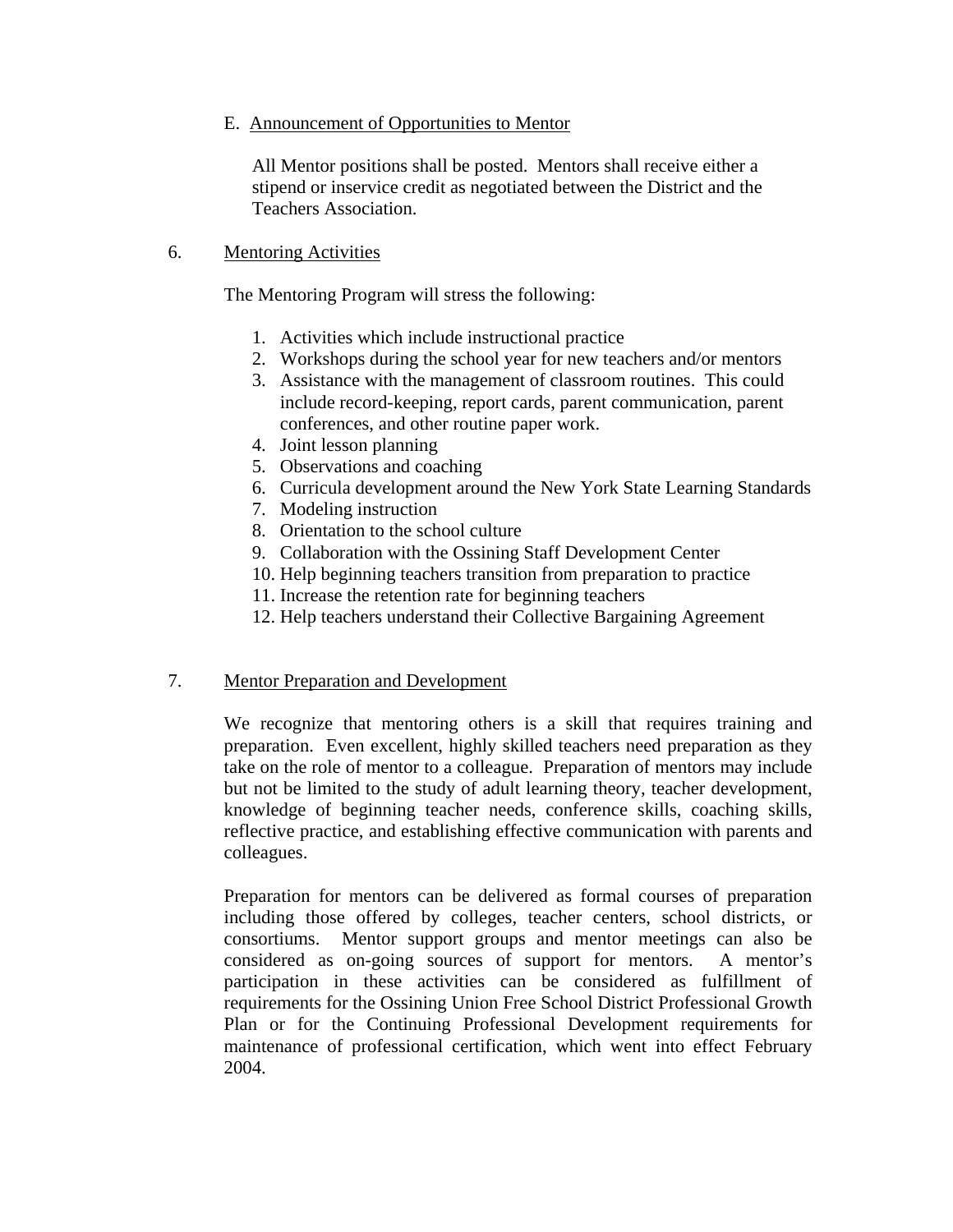# 8. Time Allocation

It is vital to the Mentoring Program that a sufficient amount of time is allocated to both our newest teachers and to the mentors in order for appropriate support to occur. Under the District's mentoring system the following time allocation shall occur:

# 1. Consultant Model

- Introduced at New Teacher Orientation
- On-going mentoring and support
- 2. One-to-One Mentor
	- Minimum the equivalent of one period per week for mentoring
	- Attend three mandatory meetings
- 3. Ideal mentoring plan
	- Mentors and new teachers on the same grade level
	- Mentors and teachers within the same content area
	- Equivalent of one period per week devoted to mentoring throughout the year
	- Flexibility of scheduling
	- Building administration will coordinate appropriate schedules for mentors/interns

# 9. Selection of Interns

- a. First year teachers holding initial certificates mandatory
- b. Other non-tenured teachers based on need and recommendation

# 10. Staffing and Other Resources

- a. Mentor Coordinator
- b. Mentor Consultants
- c. One-to-One Mentors
- d. Substitute Teachers
- e. Workshop Costs
- f. Materials and Supplies
- 11. Record Keeping Requirements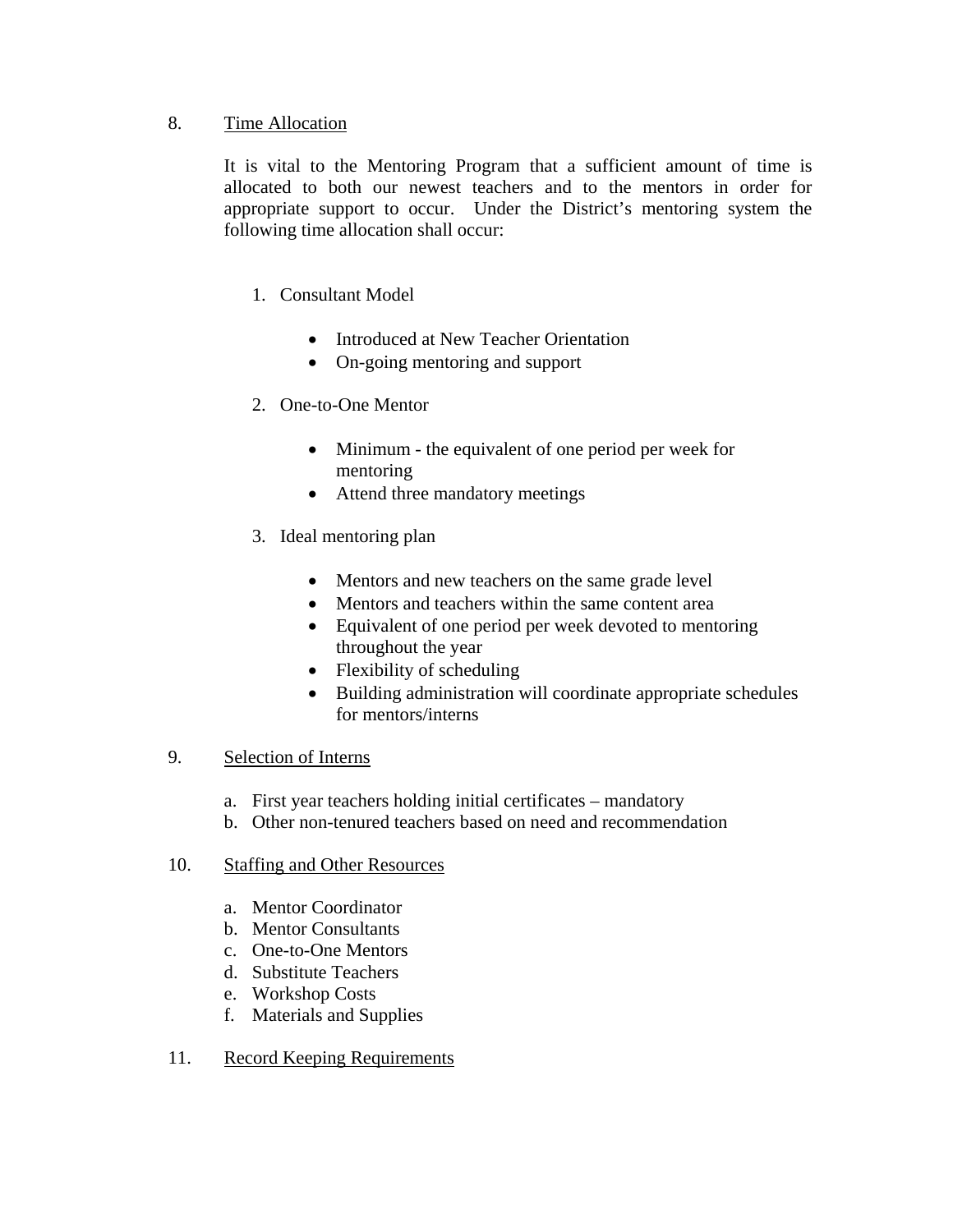The District shall maintain documentation of the implementation of the Mentoring Program described above. This documentation shall include for each individual receiving mentoring pursuant to the Mentoring Program:

- a. The name of the individual
- b. His or her teaching certificate number
- c. The type of mentoring activities that s/he has been involved in
- d. The number of hours successfully completed in the mentoring activity
- e. The name of the individual (and teaching certificate identification number) who has provided the mentoring services

Mentor shall maintain documentation and submit monthly activity logs to Mentor Coordinator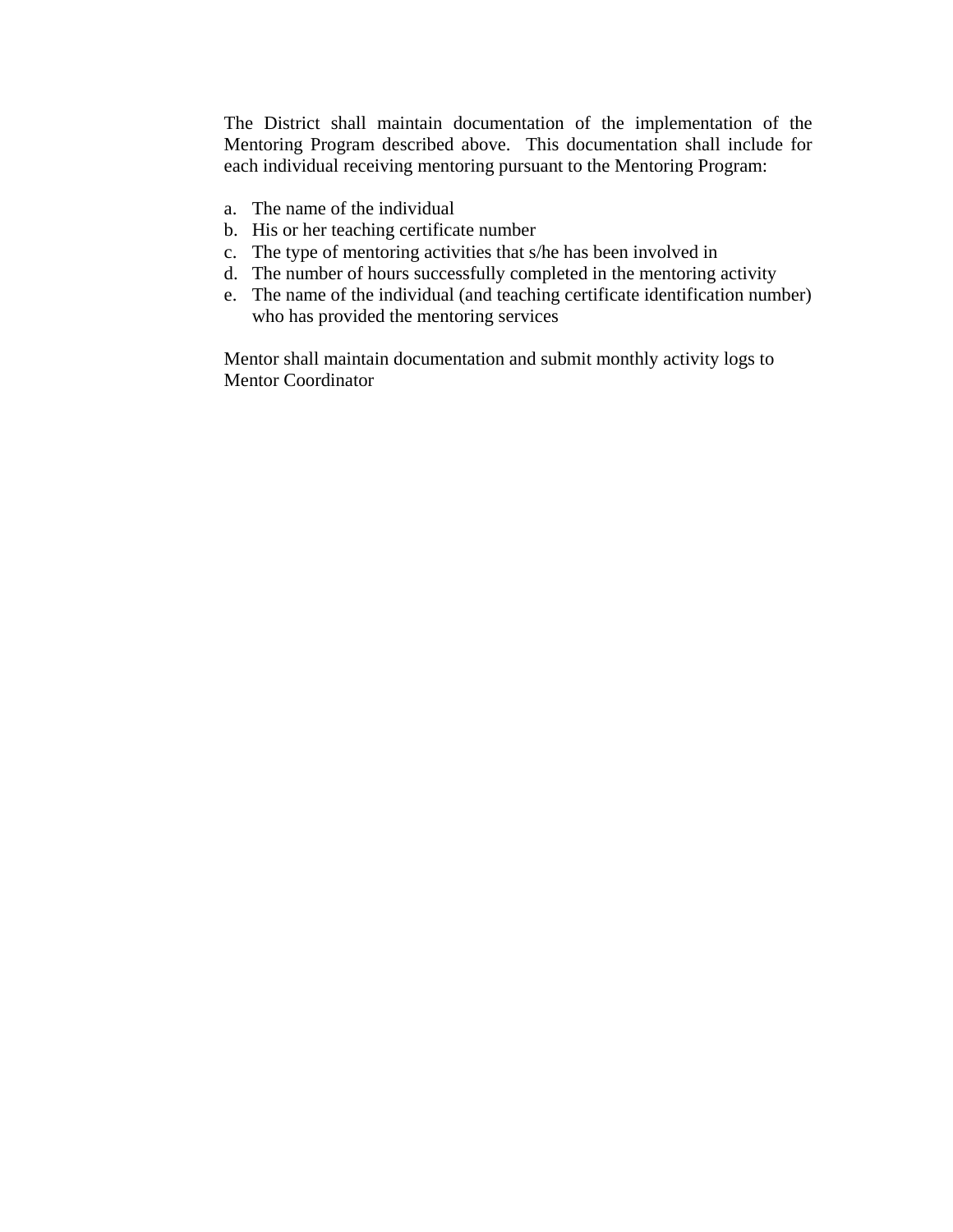#### **Duties of the Intern:**

Intern duties may include, but are not limited to, the following examples:

\*Be open to developing an honest relationship with the mentor. Initiate and maintain regular communication.

\* Meet with your mentor for a minimum of 45 minutes per week. \*Please refer to the Checklist for Possible Mentor/ Intern Discussions to assist you with topics for discussion.

\*Visit your mentor's class, as well as that of other educators to observe effective teaching and classroom management techniques through formal observations, team teaching, and/or model lessons.

\*Have your mentor visit your classroom for similar purposes; however, any teaching demonstrations in the classroom of the intern shall be by mutual agreement.

\*Participate in staff development and ask questions about professional development opportunities.

\*Attend scheduled intern meetings and staff development.

\*Keep a log of your reflections and questions. This will help prepare you for meetings with your mentor.

\*Realize that mentors are providing support and guidance. You must select from these discussions what works best for you.

\*Ask questions!!!!!

Communicate any of your concerns or questions to your Mentor Coordinator(s) by GroupWise e-mail or phone.